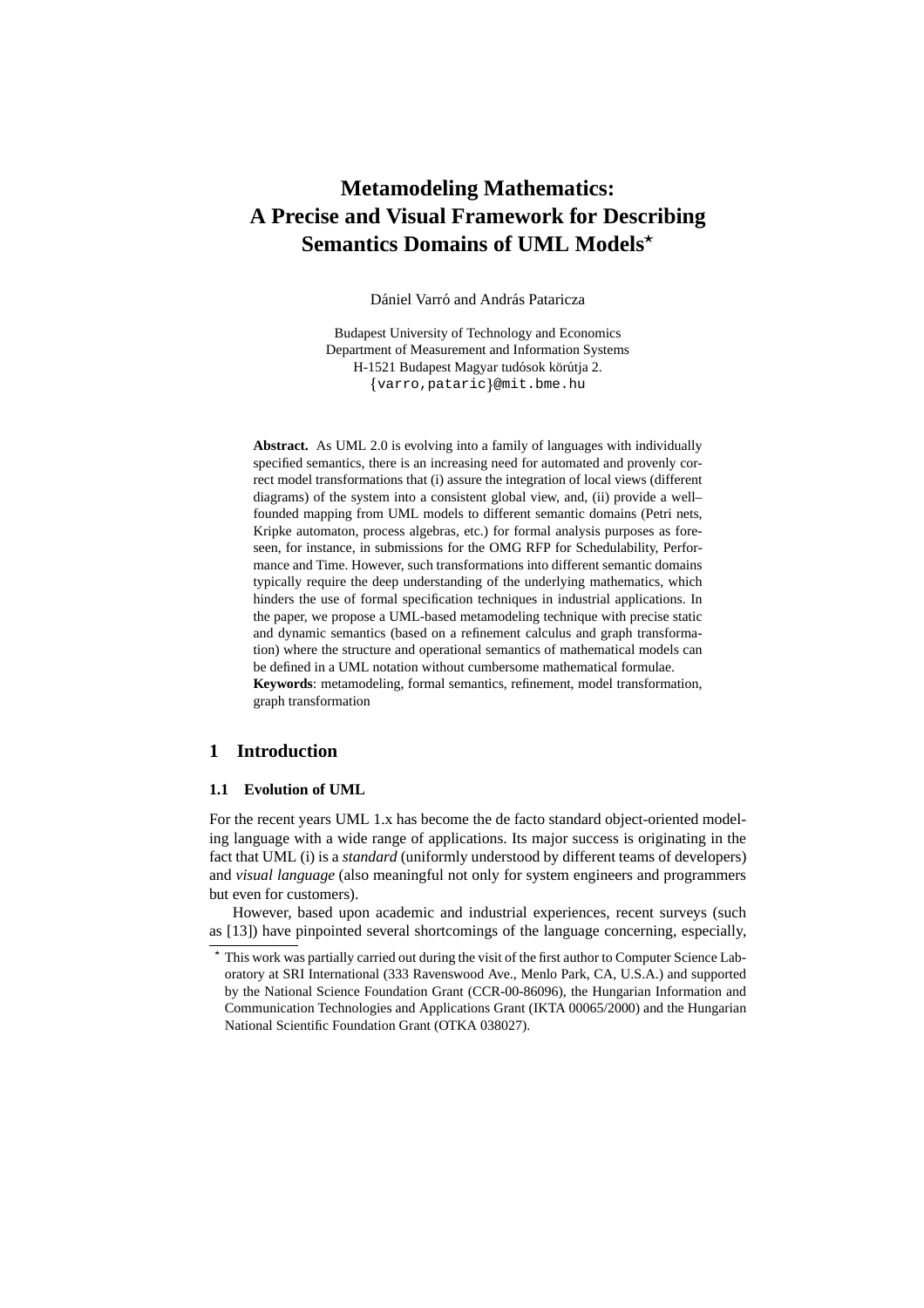its *imprecise semantics*, and the *lack of flexibility* in domain specific applications. In principle, due to its *in-width* nature, UML would supply the user with every construct he needs for modeling software applications. However, this leads to a complex and hard-to-implement UML language, and since everything cannot be included in UML in practice, it also leads to local standards (profiles) for certain domains.

Recent initiatives for the UML 2.0 RFP (e.g. MML [7]) aim at an *in-depth* evolution of UML into a core kernel language, and an extensible family of distinct languages (called profiles). Each profile (UML diagram) has its own semantics, which architecture fundamentally requires an appropriate and precise metamodeling technique.

## **1.2 Transformations of UML models**

Such a metamodeling-based architecture of UML highly relies on transformations within and between different models and languages. The immense relevance of UML transformations is emphasized, for instance, in submissions to the OMG RFP for a UML sublanguage for Schedulability, Performance and Time [16]. In practice, transformations are necessitated for at least the following purposes:

- **–** *model transformations within a language* should control the correctness of consecutive refinement steps during the evolution of the static structure of a model, or define an operational (rule-based) semantics directly on models;
- **–** *model transformations between different languages* should provide precise means to project the semantic content of a diagram into another one, which is indispensable for a consistent global view of the system under design;
- **–** a visual UML diagram (i.e., a sentence of a language in the UML family) should be transformed into its (individually defined) semantic domain, which process is called *model interpretation*.

Concerning model transformation in a UML environment, the main course of research is dominated by two basic approaches: (i) transformations specified in (extensions of) UML and OCL [2, 7], and (ii) transformations defined in UML and captured formally by graph transformations [10, 23, 28]. Up to now, OCL-based approaches typically superseded graph transformation-based approaches when considering multilevel static metamodeling aspects. However, when defining dynamic semantics in a visual and operational (if-then-else like) way — where, in fact, the formal technicalities of the underlying mathematics are hidden — graph transformation has clear advantage over OCL.

*Our contribution* In the paper, we converge the two approaches by providing a *precise* and *multilevel metamodeling framework* where *transformations are* captured visually by a variation of *graph transformations systems*.

#### **1.3 Metamodeling and Mathematics**

Previous research (in project HIDE [5]) demonstrated that automated transformations of UML models into various semantic domains (including Petri nets, Kripke automaton,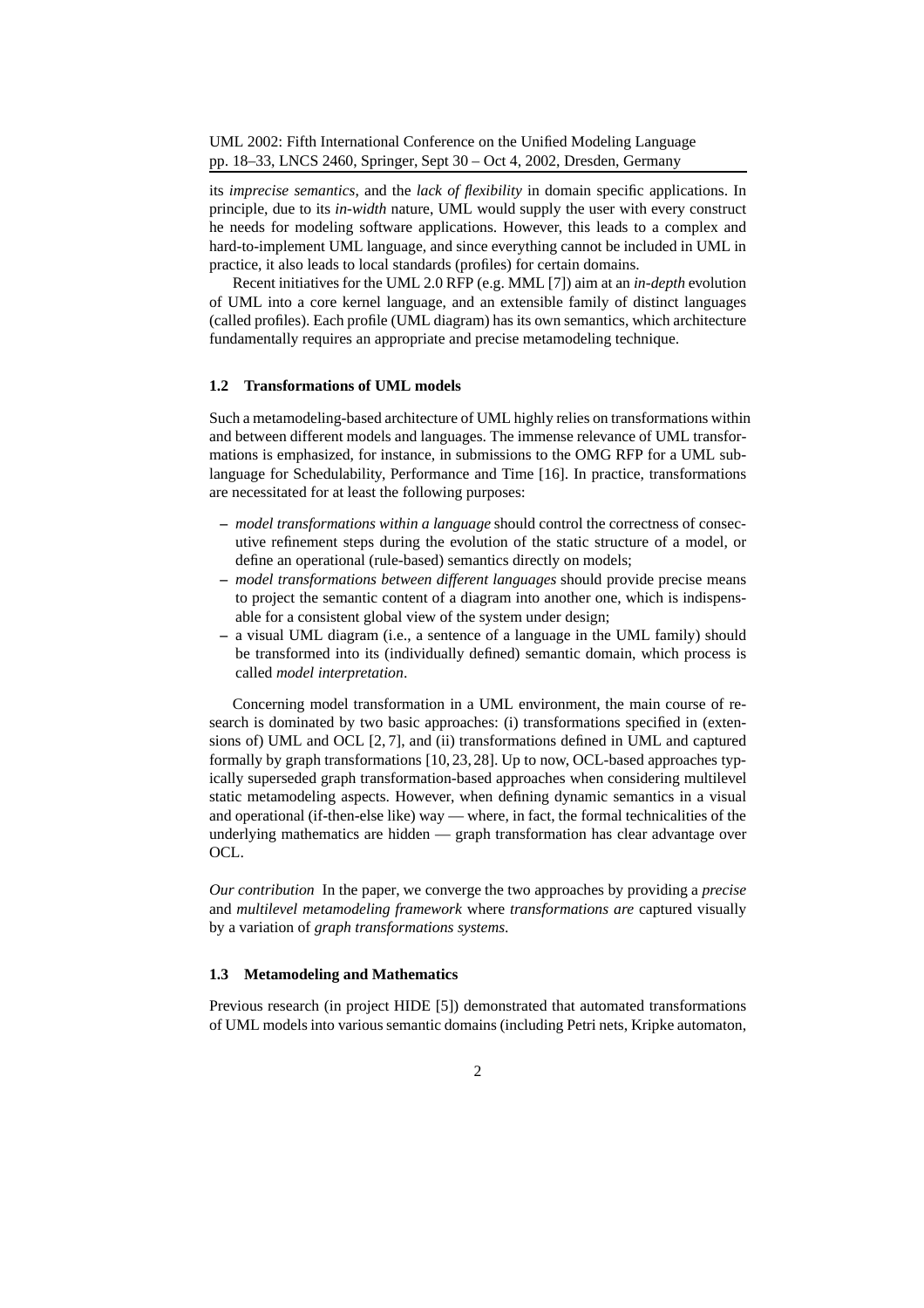dataflow networks) allow for an early evaluation and analysis of the system. However, preliminary versions of such transformations were rather ad hoc resulting in error prone implementations with an unacceptably high cost (both in time and workload).

In the VIATRA framework [25, 28] (a prototype automated model transformation system), we managed to overcome these problems by providing an *automated methodology for designing transformation* of UML models. After having implemented more than 10 rather complex transformations in this methodology (including model transformations, for instance, for automated program generation [25], formalizing [26] and model checking [14] UML statecharts), we believe that *the crucial step in designing such transformations were to handle uniformly UML and different mathematical domains within the UML framework by metamodeling mathematics*.

*Mathematics of metamodeling* When regarding the precise semantics of UML (or metamodeling), one may easily find that there is a huge contradiction between *engineering* and *mathematical preciseness*. UML should be simultaneously precise (i) from an engineering point of view to such an extent adequate to engineers who need to implement UML tools but usually lack the proper skills to handle formal mathematics, and, (ii) from a mathematical point of view necessitated by verification tools to reason about the system rigorously.

The UML 2.0 RFP requires (votes for) engineering preciseness: "UML should be defined without complicated mathematical formulae." However, when considering model interpretations of UML sublanguages (i.e., the abstract syntax of a UML model is mapped into a corresponding semantic domain such as Petri nets, finite automaton, etc.), the proper handling of formal mathematics is indispensable for developing automated analysis tools.

*Metamodeling mathematics* Meanwhile, recent standardization initiatives(such as PNML [1], GXL [20], GTXL [24], or MathML [29]) aim at developing XML based description formats for exchanging models of mathematical domains between different tools. Frequently (as e.g. in [24]), such a document design is driven by a corresponding UMLbased metamodel of the mathematical domain. However, improper metamodeling of mathematics often results in conceptual flaws in the structure of the XML document (e.g., in PNML, arcs may lead between two places, which is forbidden in the definition of Petri nets).

*Our contribution* Our paper argues that (i) to provide preciseness in UML-based system design, formal mathematical domains should be integrated with UML by transformations, however, (ii) mathematical models can be understood by engineers if they are presented and specified visually by means of metamodels and graph transformation.

The rest of the paper is structured as follows. We first present a refinement calculus for the static parts of multilevel metamodels based on set-theoretic definitions of mathematical structures in Sec. 2. Afterwards, in Sec. 3, a graph transformation-based framework is presented for the specification of dynamic operational semantics of models, including the hierarchic design and reuse of such semantic rules. Finally, Sec. 4 concludes our paper.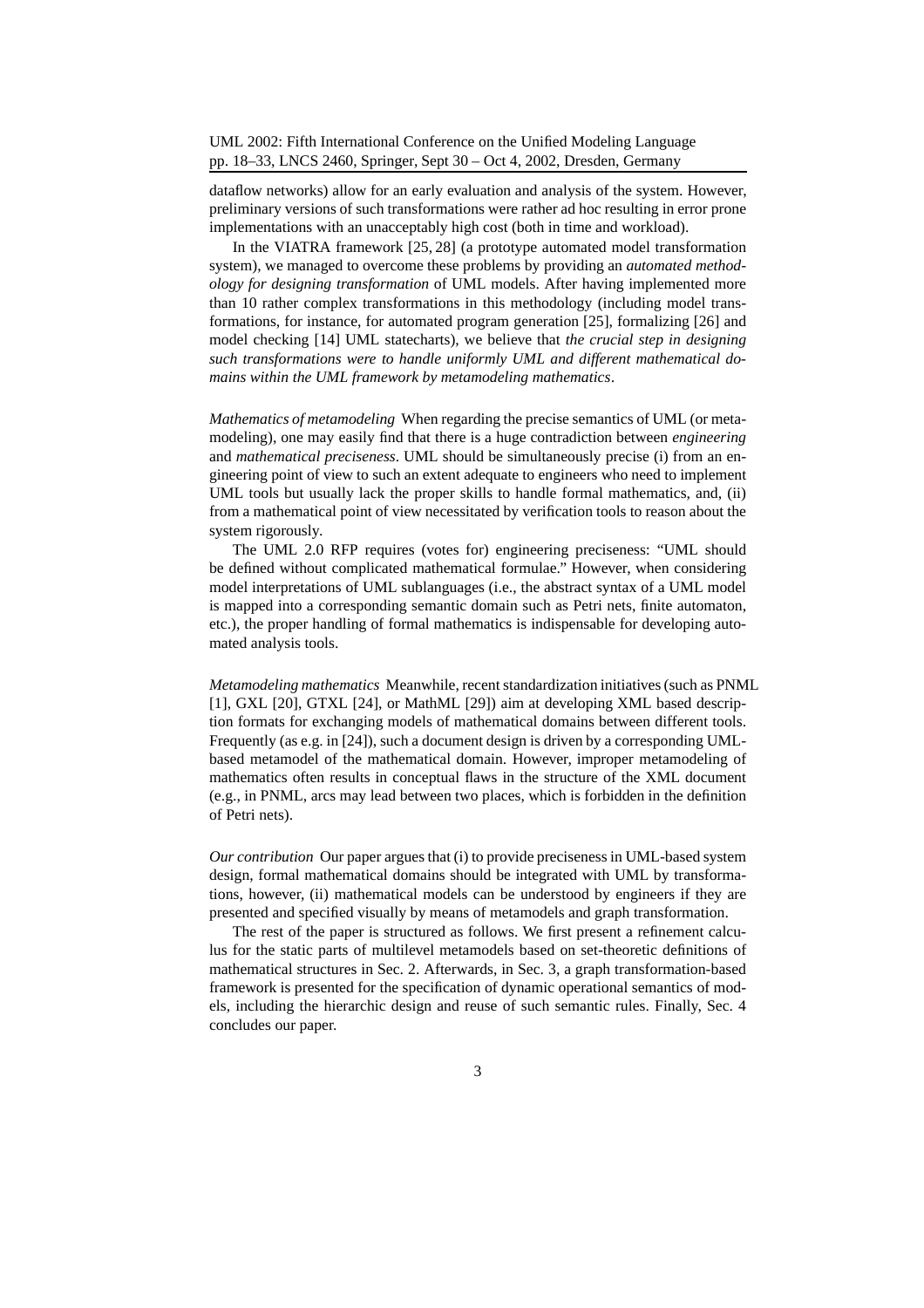## **2 Structural Refinement of Metamodels**

Below we define a structural refinement calculus on set theoretical basis (i.e., refinement of sets, relations and tuples) for a subset of static UML constructs. Our metamodeling framework is *gradually extensible in depth*, thus it only contains a very limited number of core elements, which highly decreases the efforts related to implementation. Moreover, in order to avoid replication of concepts and shallow instantiation (wellknown problems of metamodeling identified in [4]) we introduce *dynamic (or fluid) metalevels* where the type–instance relationship is interpreted between models instead of (meta)levels. Our approach has the major advantage that the type–instance relation can be reconfigured dynamically throughout the evolution of models, thus transformations on (traditional) model and metamodel-levels can be handled uniformly.

#### **2.1 Visual Definition of Petri Nets**

Before a precise and formal treatment, our goals are summarized informally on a metamodeling example deliberately taken from a well-known mathematical domain, i.e. Petri nets. Petri nets are widely used means to formally capture the dynamic semantics of concurrent systems. However, due to their easy-to-understand visual notation and the wide range of available tools, Petri net tools are also used for simulation purposes even in industrial projects (reported e.g. in [22]). From an UML point of view, transforming UML models to Petri nets provide dependability [6] and performance analysis [12] for the system model in early stages of design.

A possible definition of (the structure of) Petri nets is as follows.

**Definition 1.** *A Petri net is a bipartite graph with distinct node sets (places) and (transitions), edge sets (input arcs) and (output arcs), where input arcs are leading from places to transitions, and output arcs are leading from transitions to places. Additionally, each place contains an arbitrary (non-negative) number of tokens).*

Now, if we assign a UML class to each set of this definition (thus introducing the **entity** of Place, Transition, InArc, OutArc, and Token), and an association for each allowed connections between nodes and edges (**connections** such as fromPlace, toPlace, fromTrans, toTrans, and tokens), we can easily obtain a *metamodel of Petri Nets* (see the upper right corner of Fig. 1) that seems to be satisfactory.

However, we have not yet considered a crucial part of the previous definition, which states that a Petri net is, in fact, a bipartite graph. For this reason, after looking up a textbook on graph theory, we may construct with the previous analogy the *metamodel of bipartite graphs* (depicted in the lower left corner of Fig. 1) with 'boy' and 'girl' nodes<sup>1</sup>, and 'boy-to-girl' and 'girl-to-boy' edges. Moreover, if we focus on the fact that every bipartite graph is a graph, we may independently obtain a *metamodel of graphs* (see the upper left corner of Fig. 1).

In order to inter-relate somehow these metamodels, we would like to express that, for instance, (i) the class Node is a supertype of class Boy, (ii) the association fromPlace

<sup>&</sup>lt;sup>1</sup> Bipartite graphs are often explained as relations between the set of boys and girls.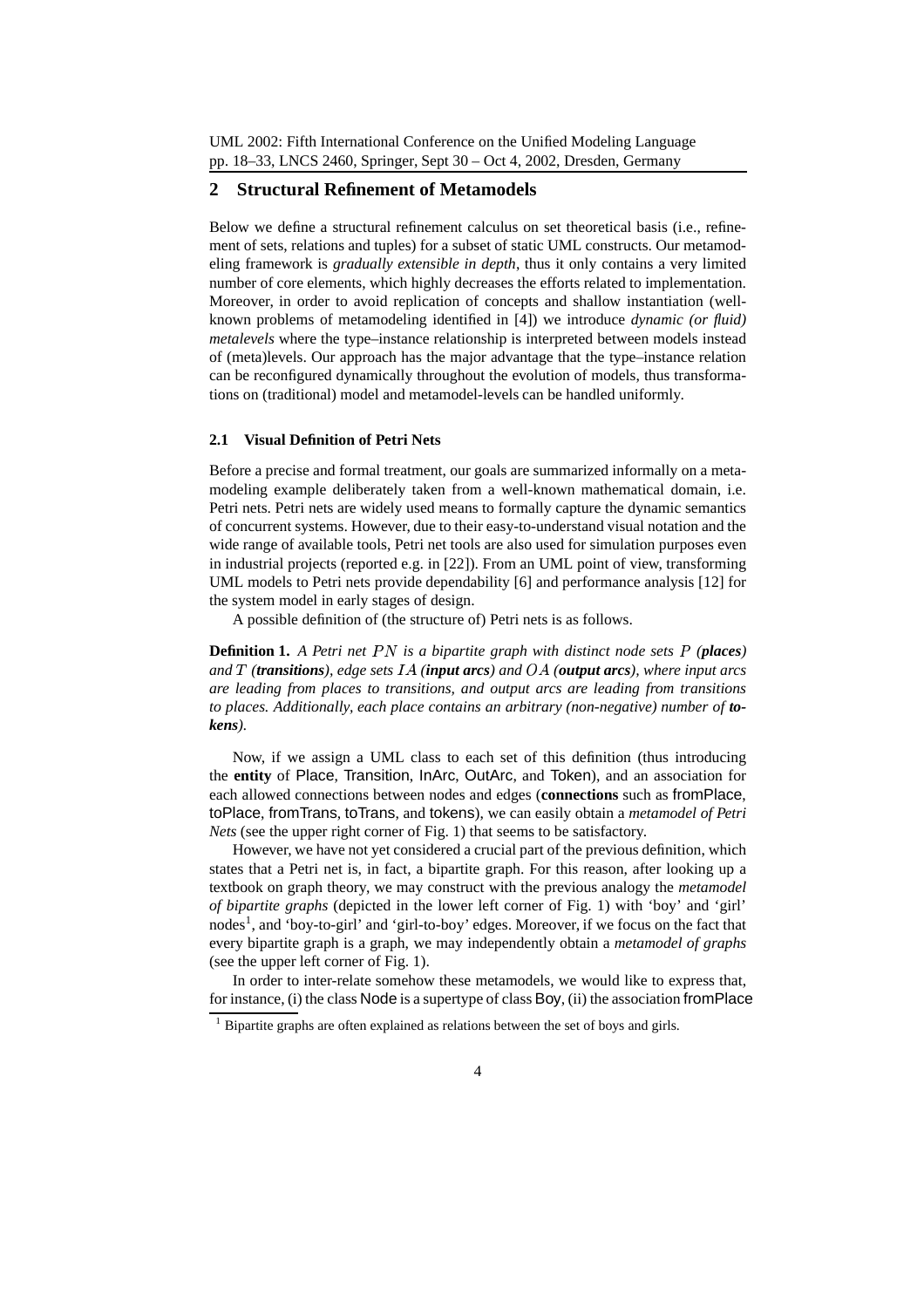

UML 2002: Fifth International Conference on the Unified Modeling Language pp. 18–33, LNCS 2460, Springer, Sept 30 – Oct 4, 2002, Dresden, Germany

**Fig. 1.** Defining the structure of Petri Nets

is inherited (indirectly) from the association from, and (iii) the metamodel of bipartite graph is a generalization of the metamodel of Petri nets. In the rest of the paper, we denote these relations uniformly by the term **refinement**, which simultaneously refers to the refinement of entities, connections, and (meta)models.

Our notion of refinement should also handle the instantiations of classes. For instance, in the lower right corner of Fig. 1, a Petri net model SimpleNet consisting of a single place with one token is depicted. This model is regarded as an instance of the Petri net metamodel as indicated by the dashed arrow between the models.

From a practical point of view, supposing that we have an extensible metamodel library, a new metamodel can be derived from existing ones by refinement. Our main goal is to show that (i) mathematical and metamodel constructs can be handled uniformly and precisely, and (ii) the dynamic operational semantics of models can also be inherited and reused with an appropriate model refinement calculus in addition to the static parts of the models.

## **2.2 Formal semantics of static model refinement**

Our metamodeling framework VPM uses a minimal subset of MOF constructs (i.e., classes, associations, attributes, and packages) with a slightly re-defined (better to say, precisely defined) semantics, which has a direct analogy with the basic notions of math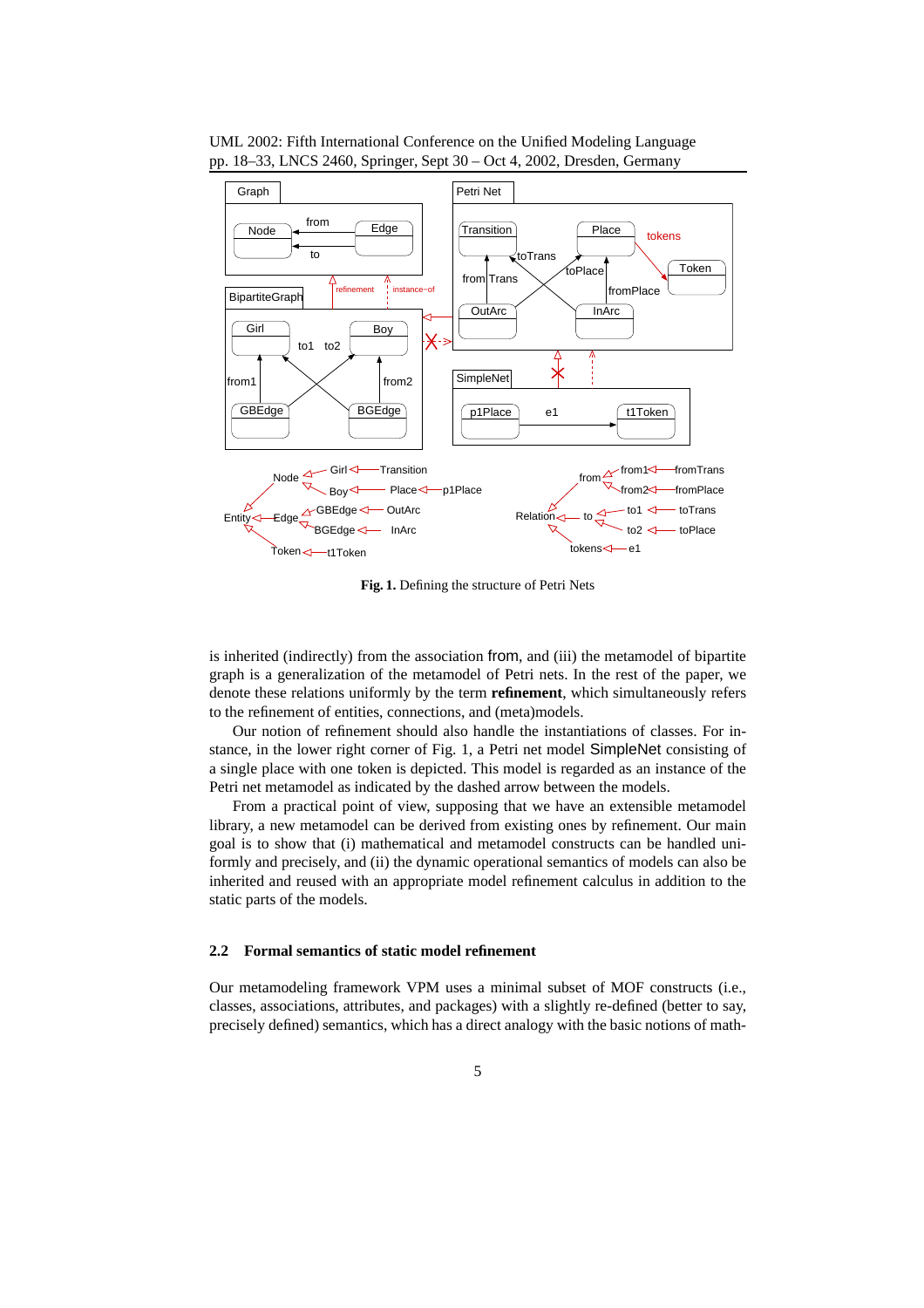ematics, i.e., sets, relations, functions, and tuples (tuples are constituted in turn from sets, relations and other tuples).

However, in order to avoid clashes between notions of MOF and set theory as much as possible, a different naming convention is used in the paper, which simultaneously refers to UML and mathematical elements. A **model element** in VPM may be either an **entity**, a **connection**, a **mapping**, or a **model** (see the MOF metamodel of our approach in Fig. 2). Each of these constructs is indexed by **a unique identifier** (accessed by a postfix in the sequel) *and* **a set** including the *identifier of the entity* and the *identifiers of the (intended) refinements of the entity (accessed by a .set postfix).*<sup>2</sup>



**Fig. 2.** The MOF metamodel of our approach

- $-$  An **entity**  $E$ , which is the most basic element of the model space. Entities are represented visually by UML Classes.
- $-$  A **connection**  $R$  between two entities is a binary relation between the associated sets. Connections are depicted as (directed) associations.
- $-$  A **mapping** F from entity  $E_1$  to entity  $E_2$  is a function with the domain of (the set of)  $E_1$  and range of  $E_2$ . Mappings can be denoted visually by an attribute assigned to the entity of its domain.
- $-$  A **model** (or structure) M is a tuple consisting of the corresponding sets, relations, functions and tuples of entities, connections, mappings, and models, respectively. Models will be represented by UML packages. A model that only consist of a single entity is also regarded as an entity.

The static semantics of our metamodeling framework is based upon a refinement calculus (depicted by UML generalization relations) that handles the traditionally distinct notions of inheritance and instance-of relations uniformly.

1. **Entity refinement**:  $E_1 \Rightarrow E_2 \stackrel{\text{def}}{=} E_1 \text{.} set \subseteq E_2 \text{.} set (E_1 \text{ is a(n entity) refinement})$ of  $E_2$ , alternatively,  $E_2$  is an abstraction of  $E_1$ ). Informally,  $E_2$  is a superclass of  $E_1$  in the terms of MOF metamodeling.

 $2$  This philosophy is in analogy with the axiomatic foundations of set theory. There we have classes as a notion that remains undefined. An element of a class is by definition a set, while the singleton class that contains this element is also a set.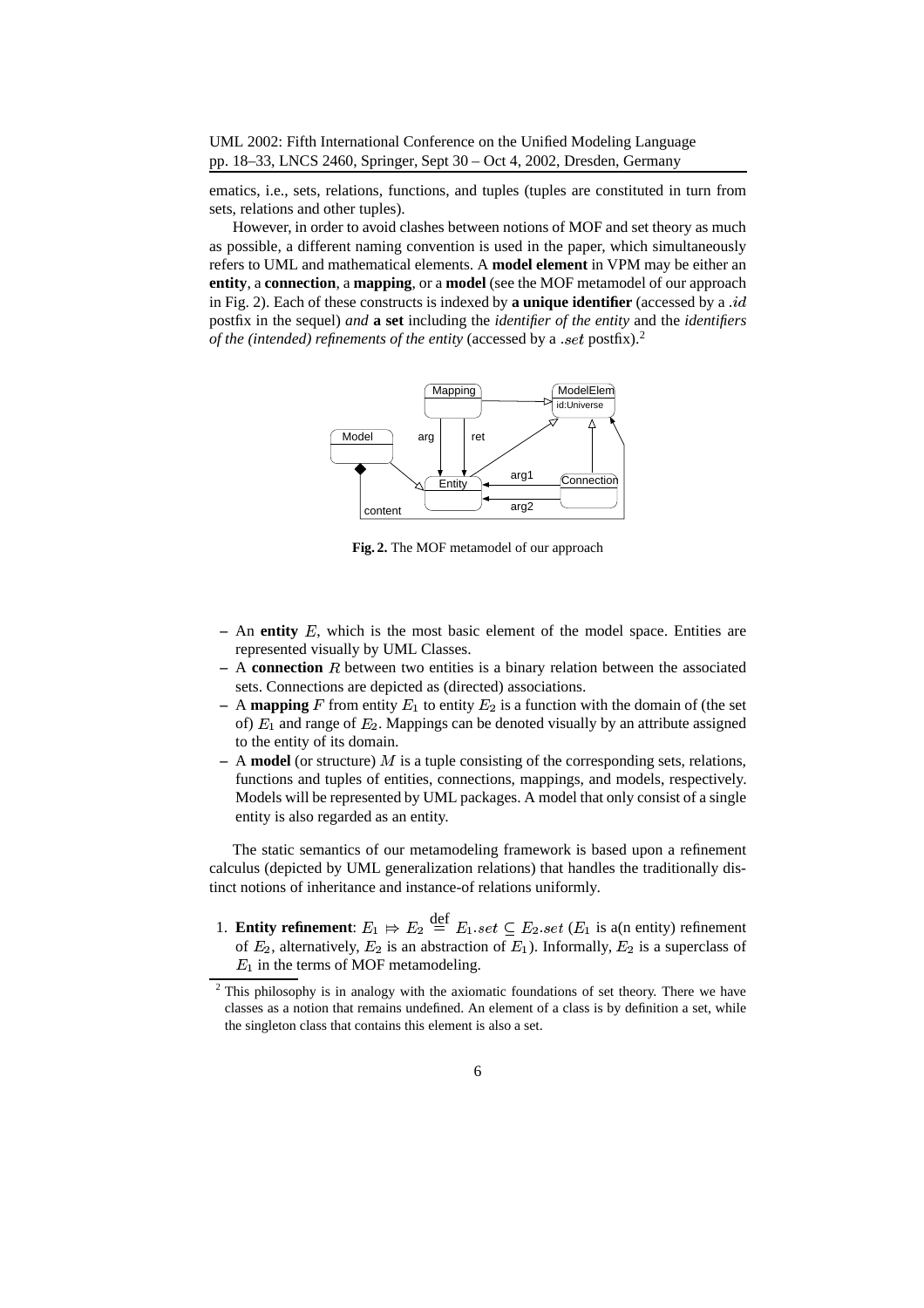- 2. **Connection refinement**:  $R_1(A_1, B_1) \Rightarrow R_2(A_2, B_2) \stackrel{\text{def}}{=} R_1.set \subseteq R_2.set \land$  $A_1 \Leftrightarrow A_2 \wedge B_1 \Leftrightarrow B_2$  (where all  $A_i$  and  $B_i$  are entities). Connection refinement expresses the fact that MOF associations can also be refined during the evolution of metamodels.
- 3. **Mapping refinement**:  $F_1(A_1)$ :  $B_1 \Rightarrow F_2(A_2)$ :  $B_2 \stackrel{\text{def}}{=} F_1.set \subseteq F_2.set \land A_1 \Rightarrow$  $A_2 \wedge B_1 \Rightarrow B_2$  (i.e., functions are treated as special relations). From a practical point of view, MOF attributes are also considered in our metamodeling framework.
- 4. Model refinement:  $M_1^n \Leftrightarrow M_2^k \stackrel{{\mathrm {\footnotesize def}}}{=} M_1.set \subseteq M_2.set \land \forall i \exists j: M_1[j] \mapsto M_2[i]$  $(M_1$  is a model *refinement* of  $M_2$ ), where  $M[i]$  is the *i*th argument (component) of tuple  $M$ . Informally, there exists a refinement of each argument of  $M_2$  in a corresponding argument of  $M_1$ . In MOF terms, each class in the super model is refined into an appropriate class of the submodel. However, this latter one may contain additional classes not having origins in the supermodel.
- 5. **Model instance**:  $M_1^n \mapsto M_2^k \stackrel{\text{def}}{=} M_1.set \subseteq M_2.set \wedge \forall i \exists j : M_1[i] \mapsto M_2[j]$  $(M_1$  is a (model) *instance* of  $M_2$ ). Informally, there exists a *refinement* of each component of  $M_1$  in a corresponding component of  $M_2$ . In practice, each object in the instance model has a proper class in the metamodel. However, this latter one may contain additional classes without objects in the instance model.
- 6. **Instantiation, typing**: a model element  $X \in M_1$  is an *instance* of model element  $Y \in M_2$  (alternatively, Y is the *type* of X), denoted as , if  $M_1$  is a model instance of  $M_2$ , and X is a refinement of Y. Formally,  $M_1.X \mapsto M_2.Y \stackrel{\text{def}}{=} M_1 \mapsto M_2 \wedge X \mapsto$ Y. In MOF terms, a class is said to be the *type* of an object, if the corresponding model of the object is an instance of the (meta)model related to the class.

In order to close the refinement calculus from the top, we suppose that there exists a unique top-most model containing a unique top-most entity, connection and function.

A main advantage of our approach (in contrast to e.g. [3]) is that *type-instance relations can be reconfigured dynamically*. On one hand, as a model can take the role of a metamodel (thus being simultaneously a model *and* a metamodel) by altering only the single instance relation between the models, we avoid the problems of "replication of concepts" and "shallow instantiation". On the other hand, transformations on different metalevels can be captured uniformly, which is an extremely important feature when considering the evolution of models through different domains [23].

#### **2.3 Formalizing the Petri net metamodel hierarchy**

The theoretic aspects of model refinement (and instantiation) are now demonstrated on the Petri net metamodel hierarchy. Supposing that the refinement relations depicted at the bottom of Fig. 1 hold between the model elements (e.g., Boy is a refinement of Node, e1 is a refinement of tokens; the interested reader can verify that all the connection refinements are valid) we can observe the following.

**Proposition 1.** BipartiteGraph *is both* a model refinement and instance *of* Graph*.*

*Proof.* The proof consist of two steps.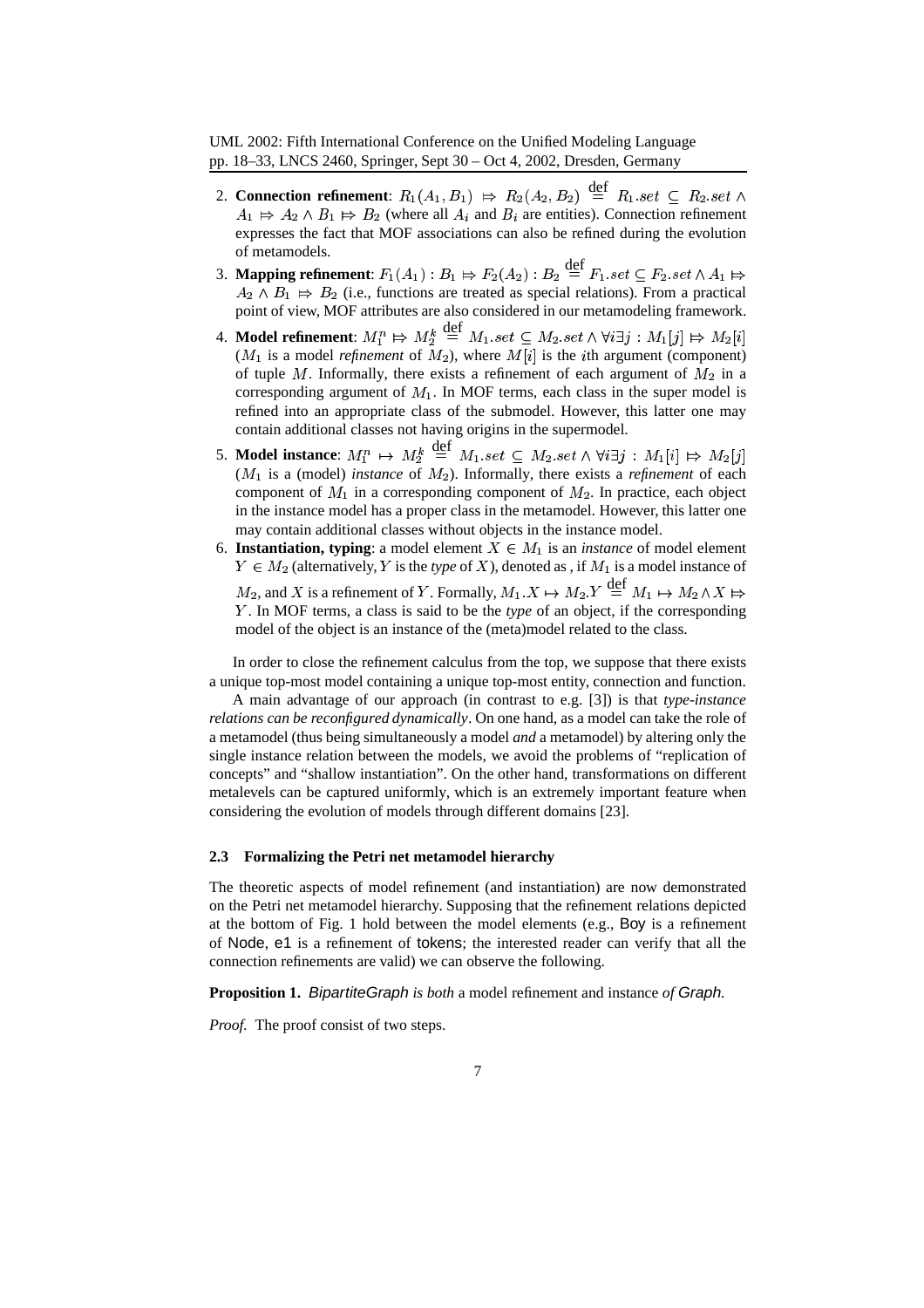- 1. **Proof of refinement:** for each element in the Graph model there exist a refinement in the BipartiteGraph. Girl is refinement of Node; GBEdge is of Edge; from1 is derived from from; and to1 is refined from to.
- 2. **Proof of instantiation:** for each element in Bipartite Graph there exist a refinement in Graph. Girl and Boy are refinements of Node; GBEdge and BGEdge are of Edge; from 1 and from 2 are of from; and to 1 and to 2 are of to.  $\Box$

By similar course of reasoning, we can prove all the other relations between different models of Fig. 1. Note that Petri Net is not an instance of Bipartite Graph (as Token is a new element), and SimpleNet is not a refinement of Petri Net (since, for instance, there are no transitions).

# **3 Dynamic Refinement in Operational Semantic Rules**

Now we focus our attention to extend the static metamodeling framework by a general and precise means for allowing the user to *define* the evolution of his models (dynamic operational semantics) in a hierarchical and operational way. Our approach uses *model transition systems* [28] as the underlying mathematics, which is formally a variant of graph transformation systems enriched with control information.

However, from a UML point of view, model transition systems are merely a patternbased manipulation of models driven by an activity diagram (specified, in fact, by a UML profile in our VIATRA tool), thus the domain engineer only has to learn a framework that is very close to the concepts of UML. After specifying the semantics of the domain, a single virtual machine of model transition systems may serve a general metasimulator for arbitrary domains.

In the current section, we first demonstrate that model transition systems are rich enough to be a general purpose framework for specifying dynamic operational semantics of modeling languages in engineering and mathematical domains by constructing (an executable) formal semantics for Petri nets. Afterwards, we define the notion of rule refinement, which allows for a controlled reuse of semantic operations of abstract mathematical models (such as graphs, queues, etc.) in engineering domains.

#### **3.1 An Introduction to Model Transition Systems**

Graph transformation (see [19] for theoretical foundations) provides a rule-based manipulation of graphs, which is conceptually similar to the well-known Chomsky grammar rules but using graph patterns instead of textual ones. Formally, a **graph transformation rule** (see e.g. addTokenR in Fig. 3 for demonstration) is a triple  $Rule =$  $(Lhs, Neg, Rhs)$ , where  $Lhs$  is the left-hand side graph,  $Rhs$  is the right-hand side graph, while  $Neg$  is (an optional) negative application condition (grey areas in figures).

The **application** of a rule to a **model**  $(\text{graph})$   $M$   $(e.g., a UML \text{ model of the user})$ alters the model by replacing the pattern defined by  $Lhs$  with the pattern of the  $Rhs$ . This is performed by

1. *finding a match* of the  $Lhs$  pattern in model  $M$ ;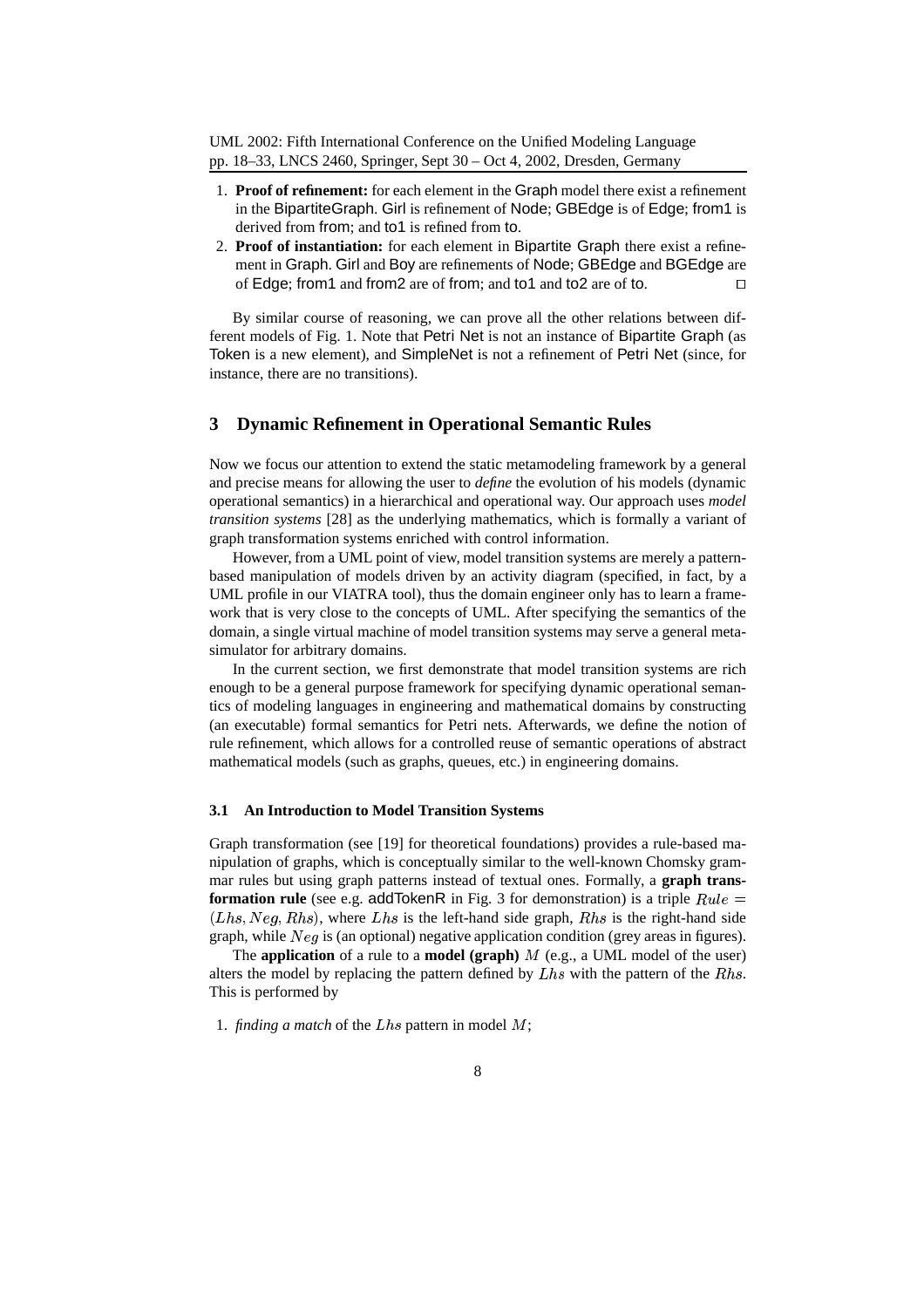- 2. *checking the negative application conditions* Neg which prohibits the presence of certain model elements;
- 3. *removing* a part of the model  $M$  that can be mapped to the  $L$ hs pattern but not the  $Rhs$  pattern yielding an intermediate model  $IM;$
- 4. *adding* new elements to the intermediate model IM which exist in the Rhs but cannot be mapped to the  $Lhs$  yielding the derived model  $M'$ .

In a more operational interpretation,  $Lhs$  and  $Neq$  of a rule defines the *precondition* while *Rhs* defines the *postcondition* for a rule application.

In our framework, graph transformation rules serve as elementary operations while the entire operational semantics of a model is defined by a **model transition (transformation) system** [28], where the allowed transformation sequences are constrained by **control flow graph** (CFG) applying a transformation rule in a specific **rule application mode** at each node. A rule can be executed (i) parallelly for all matches as in case **forall** mode; (ii) on a (non-deterministically selected) single matching as in case of **try** mode; or (iii) as long as applicable (in **loop** mode).

#### **3.2 Model transition system semantics of Petri nets**

In order to demonstrate the expressiveness of our semantic basis (in addition to the technicalities of graph transformation), we provide a model transition system semantics for Petri nets (in Fig. 3) based on the following definition.

**Definition 2 (Informal semantics of Petri nets).** *A micro step of a Petri net can be defined as follows.*

- *1. A transition is enabled when all the places with an incoming arc to the transition contain at least one token (we suppose that there is at most one arc between a transition and a place).*
- *2. A single transition is selected at a time from the enabled ones to be fired.*
- *3. When firing a transition, a token is removed from each incoming place, and a token is added to each outgoing place (of a transition).*
- *4. When no transitions are enabled the net is dead.*

At the initial step of our formalization, we extend the previous metamodel of Petri nets by additional features (such as mappings/attributes enable and fire, or connections add and del) necessitated to capture the dynamic parts. Then the informal interpretation of the rules (given in the order of their application) is as follows. Note that to improve the clarity, the types of each model element are depicted textually instead of the original graphical representation by inheritance relations. Thus, for instance, T:Trans can be interpreted as T is a direct refinement of Trans.

- 1. The enable and fire attributes are set to false for each transition of the net by applying rules delEnableR and delFireR in *forall* mode.
- 2. A transition T becomes enabled (by applying enableTrR) only if for all incoming arc A linked to a place P, this place must contain at least one token K (note the double negation in the negative conditions).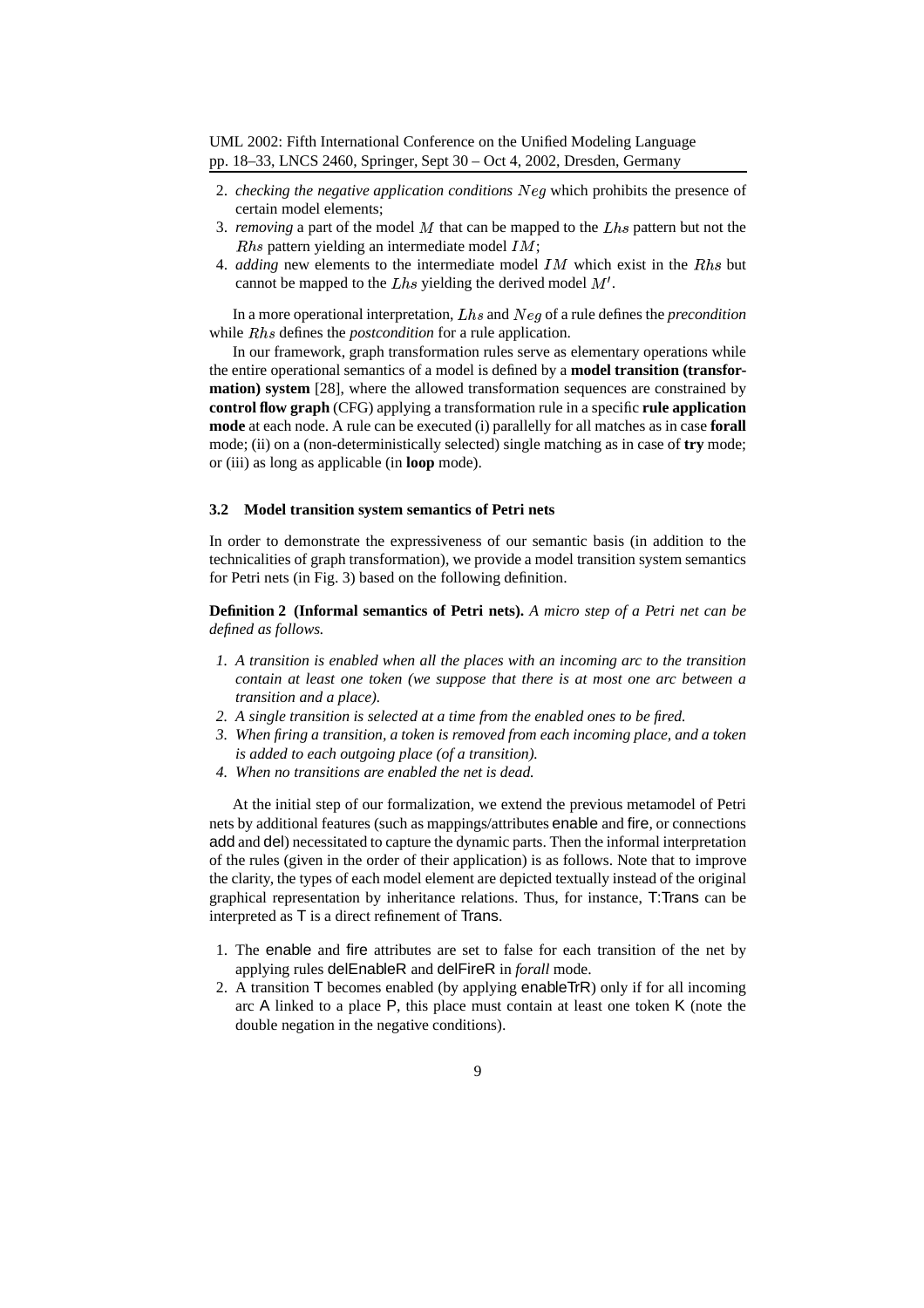

UML 2002: Fifth International Conference on the Unified Modeling Language pp. 18–33, LNCS 2460, Springer, Sept 30 – Oct 4, 2002, Dresden, Germany

**Fig. 3.** Model transition semantics of Petri nets

- 3. A single transition is selected non-deterministically by executing selectFireR in *try* mode. If no transitions are enabled then the simulation of the net is finished.
- 4. All the InArcs are marked by a del edge that lead to the transition selected to be fired by the application of rule inArcsR.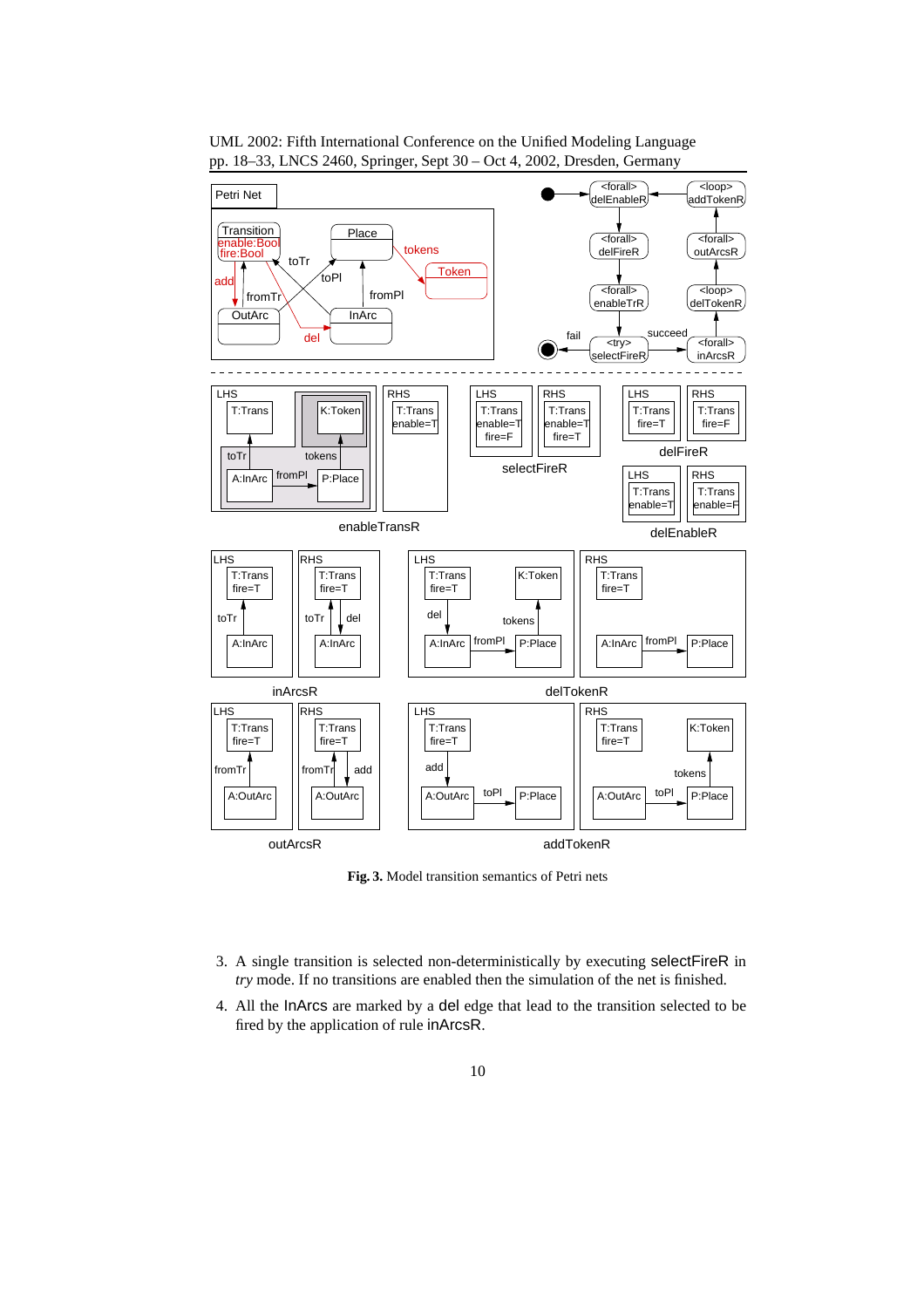- 5. A token is removed from all places that are connected to an InArc marked by a del edge. The corresponding rule (delTokenR) is applied as long as possible (in loop mode) and a del edge is removed in each turn.
- 6. A process similar to Step 4 and 5 marks the places connected to the transition to be fired by add edges and generates a token for each of them, and the micro step is completed.

## **3.3 Rule refinement**

A main goal of multilevel metamodeling is to allow a hierarchical and modular design of domain models and metamodels where the information gained from a specific domain can be reused (or extended) in future applications. Up to now, metamodeling approaches only dealt with the reuse of the static structure while the reuse of dynamic aspects has not been considered. However, it is a natural requirement (and not merely in mathematical domains) that if a domain is modeled as a graph then all the operations defined in a library of graphs (such as node/edge addition/deletion, shortest path algorithms, depth first search, etc.) should be adapted for this specific domain without further modifications.

Moreover, semantic operations are frequently needed to be organized in a hierarchy (and/or executed accordingly). For instance, in feature/service modeling, we would like to express for the user that an operation copying highlighted text from one document to another and another operation that copying a selected file between two directories are conceptually similar in behavior when regarding from a proper level of abstraction. To capture such semantic abstractions, we define *rule refinement* as a precise extension of metamodeling for dynamic aspects of a domain as follows.

A model pattern  $M_1$  appearing in a graph transformation rule (either in Lhs, Rhs, or  $Neg$ ) is a **typed subpattern** (or typed subgraph) of a model pattern  $M_2$  (denoted as  $M_1 \nleq M_2$ ) if all model elements  $E_1$  of  $M_1$  can be mapped (isomorphically) to a corresponding element  $E_2$  of  $M_2$  such that the type of  $E_2$  is a refinement of the type of  $E_1$ . Informally, pattern  $M_1$  is more general than pattern  $M_2$  in the sense that whenever the matching of  $M_2$  succeeds it immediately implies the successful matching of  $M_1$ .

Based upon the definition of typed subpatterns, the refinement relation of typed rules is defined as follows: a rule  $r_1 = (Lhs_1, Rhs_1, Neg_1)$  is a **refinement** of rule  $r_2 = (Lhs_2, Rhs_2, Neg_2)$  (denoted as  $r_1 \Rightarrow r_2$ ) if

- 1.  $Lhs_2 \leq Lhs_1$ : the positive preconditions of  $r_2$  are weaker than of  $r_1$
- 2.  $Neg_2 \leq Neg_1$ : the negative preconditions of  $r_2$  are weaker than of  $Lhs_1$ . As a result,  $r_2$  can be applied whenever  $r_1$  is applicable
- 3.  $Rhs_2 \setminus Lhs_2 \leq Rhs_1 \setminus Lhs_1$ :  $r_1$  adds at least the elements that are added by the application of  $r_2$
- 4.  $Lhs_2 \setminus Rhs_2 \leq Lhs_1 \setminus Rhs_1$ :  $r_1$  removes at least the elements that are deleted by the application of  $r_2$ . As a result, the postconditions of  $r_1$  are stronger than of  $r_2$ .

The concepts of rule refinement are demonstrated on a brief example (see Fig. 4). Let us suppose that a garbage collector removes a Node from the model space (by applying rule delNodeR) if reference counter of the node has been decremented to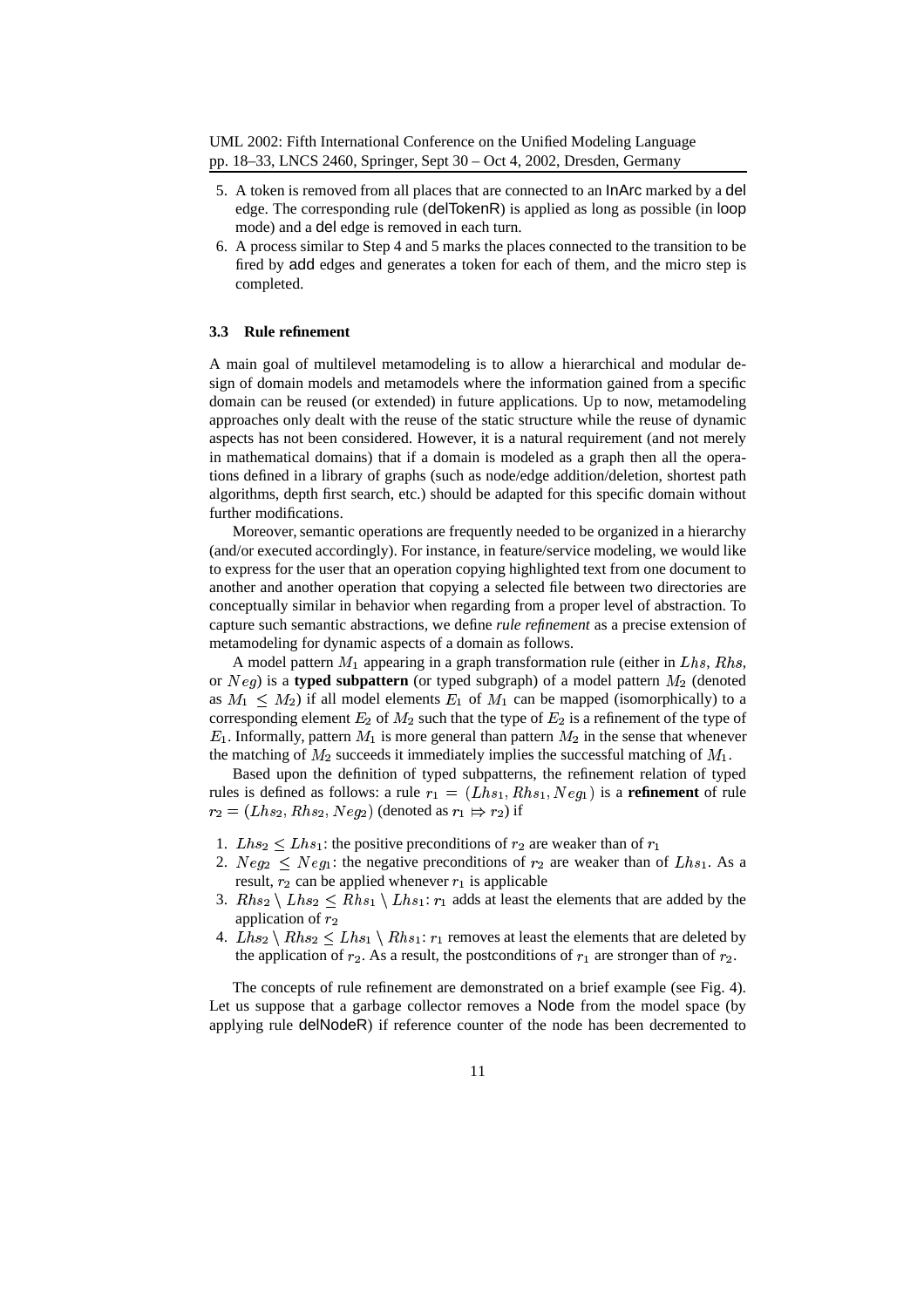

**Fig. 4.** Rule refinement

0 (denoted by the attribute condition ref=0). Meanwhile, in case of Petri nets, we may forbid the presence of tokens not assigned to a place. Therefore, even when the reference counter of a Place (which used to be a refinement of Node) reaches 0, an additional test is required for the non-existence of tokens attached. If none of such tokens are found then the place P can be safely removed (cf. rule delPlaceR).

**Proposition 2.** *Rule* delPlaceR *is a refinement of rule* delNodeR*. Therefore, in typical applications (visual model editors, etc.)* delPlaceR *takes precedence of* delNodeR*.*

*Proof.* The three steps of the proof are the following:

- 1.  $Lhs_{delNodeR} \leq Lhs_{delPlaceR}$  since Place (the type of P) is a refinement of Node (the type of N).
- 2.  $Neg_{delNodeR} \leq Lhs_{delPlaceR}$  since rule delNodeR has no negative conditions.
- 3. Conditions 3 and 4 trivially hold for the empty right-hand sides of rules.

# **4 Conclusions**

We presented a visual, and precise metamodeling (VPM) framework that is capable of uniformly handling arbitrary models from engineering and mathematical domains. Our approach based upon a simple refinement calculus provides a multilevel solution covering the visual definition of both static structure and dynamic behavior.

Compared to dominating metamodeling approaches, VPM has the following distinguishing characteristics.

- **–** *VPM is a multilevel metamodeling framework*. The majority of metamodeling approaches (including ones that build upon the MOF standard [17]; GME [15], PRO-GRES [21] or BOOM [18]) considers only a predefined number of metalevels. While only [3] (a framework for MML) and [4] supports multilevel metamodeling. By the *dynamic reconfiguration of type-instance relationship* between models, VPM provides such a solution that avoids the problem of replication of concepts (from which [3] suffers as identified in [4]).
- **–** *VPM has a visual (UML-based) and mathematically precise specification language for dynamic behavior.* Like [9,21] for UML semantics, or [23] for model migration through different domains, VPM uses a variant of graph transformation systems (introduced in [28]) for capturing the dynamic behavior of models, which provides a purely visual specification technique that fits well to a variety of engineering domains.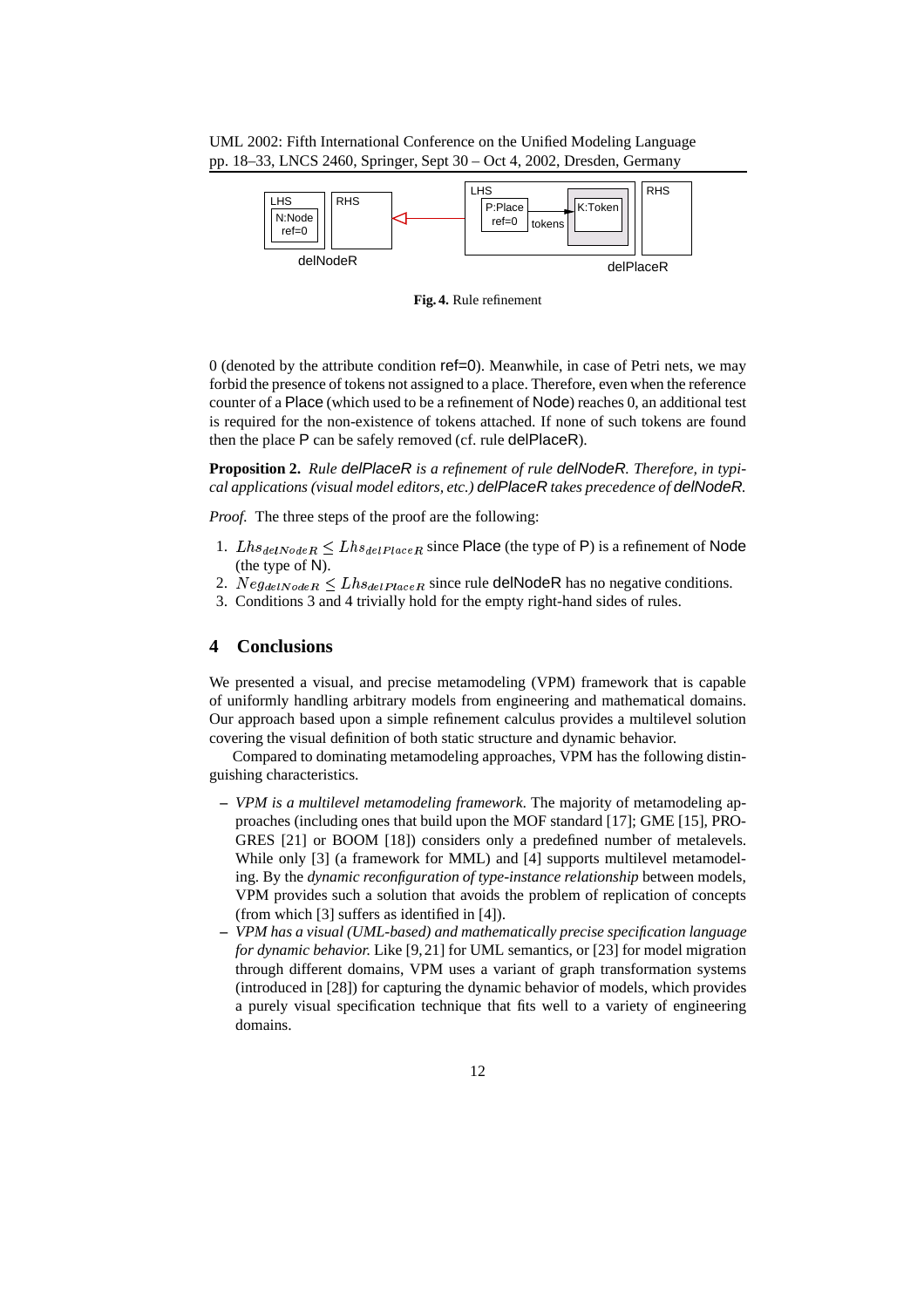- **–** *VPM provides a reusable and hierarchical library of models and operations*. Extending existing static and dynamic metamodeling approaches, models and operations on them are arranged in a hierarchical structure based on a simple refinement calculus that allows a controlled reuse of information in different domains. Initiatives for a reusable and hierarchical *static* metamodeling framework include MML [7] and GME [15], however, none of them provides reusability for rules.
- **–** *VPM supports model transformations within and between metamodels*. The model transformation concepts of VPM is built on results of previous research [27, 28] in the field. Similar applications have been reported recently in [10, 11].
- **–** *VPM can precisely handle mathematical domains* as demonstrated by the running example of the paper.

The theoretical foundations introduced in the paper are supported by a prototype tool called VIATRA (VIsual Automated model TRAnsformations) [28]. VIATRA has been designed and implemented to provide automated transformations from between models defined by a corresponding MOF metamodel (tailored, especially, to transformation from UML to various mathematical domains). Recently, this tool is being extended to support the multilevel aspects of the VPM approach.

Further research is aiming at (i) to design a pattern-based constraint language for expressing static requirements, (ii) to provide model checking facilities for specification based on VPM, and (iii) an automated translation of mathematical structures (from formal definitions given in a MathML format) into their corresponding VPM metamodel.

*Acknowledgments* We would like to thank Gergely Varró, John Rushby and many of his colleagues at SRI International for their valuable comments.

# **References**

- 1. *Petri Net Markup Language*. URL http://www.informatik.hu-berlin.de/ top/pnml.
- 2. D. Akehurst. *Model Translation: A UML-based specification technique and active implementation approach*. Ph.D. thesis, University of Kent, Canterbury, 2000.
- 3. J. Alvarez, A. Evans, and P. Sammut. Mapping between levels in the metamodel architecture. In M. Gogolla and C. Kobryn (eds.), *Proc. UML 2001 – The Unified Modeling Language. Modeling Languages, Concepts and Tools*, vol. 2185 of *LNCS*, pp. 34–46. Springer, 2001.
- 4. C. Atkinson and T. Kühne. The essence of multilevel metamodelling. In M. Gogolla and C. Kobryn (eds.), *Proc. UML 2001 – The Unified Modeling Language. Modeling Languages, Concepts and Tools*, vol. 2185 of *LNCS*, pp. 19–33. Springer, 2001.
- 5. A. Bondavalli, M. D. Cin, D. Latella, I. Majzik, A. Pataricza, and G. Savoia. Dependability analysis in the early phases of UML based system design. *International Journal of Computer Systems - Science & Engineering*, vol. 16(5):pp. 265–275, 2001.
- 6. A. Bondavalli, I. Majzik, and I. Mura. Automatic dependability analyses for supporting design decisions in UML. In *Proc. HASE'99: The 4th IEEE International Symposium on High Assurance Systems Engineering*, pp. 64–71. 1999.
- 7. T. Clark, A. Evans, and S. Kent. The Metamodelling Language Calculus: Foundation semantics for UML. In H. Hussmann (ed.), *Proc. Fundamental Approaches to Software Engineering, FASE 2001 Genova, Italy*, vol. 2029 of *LNCS*, pp. 17–31. Springer, 2001.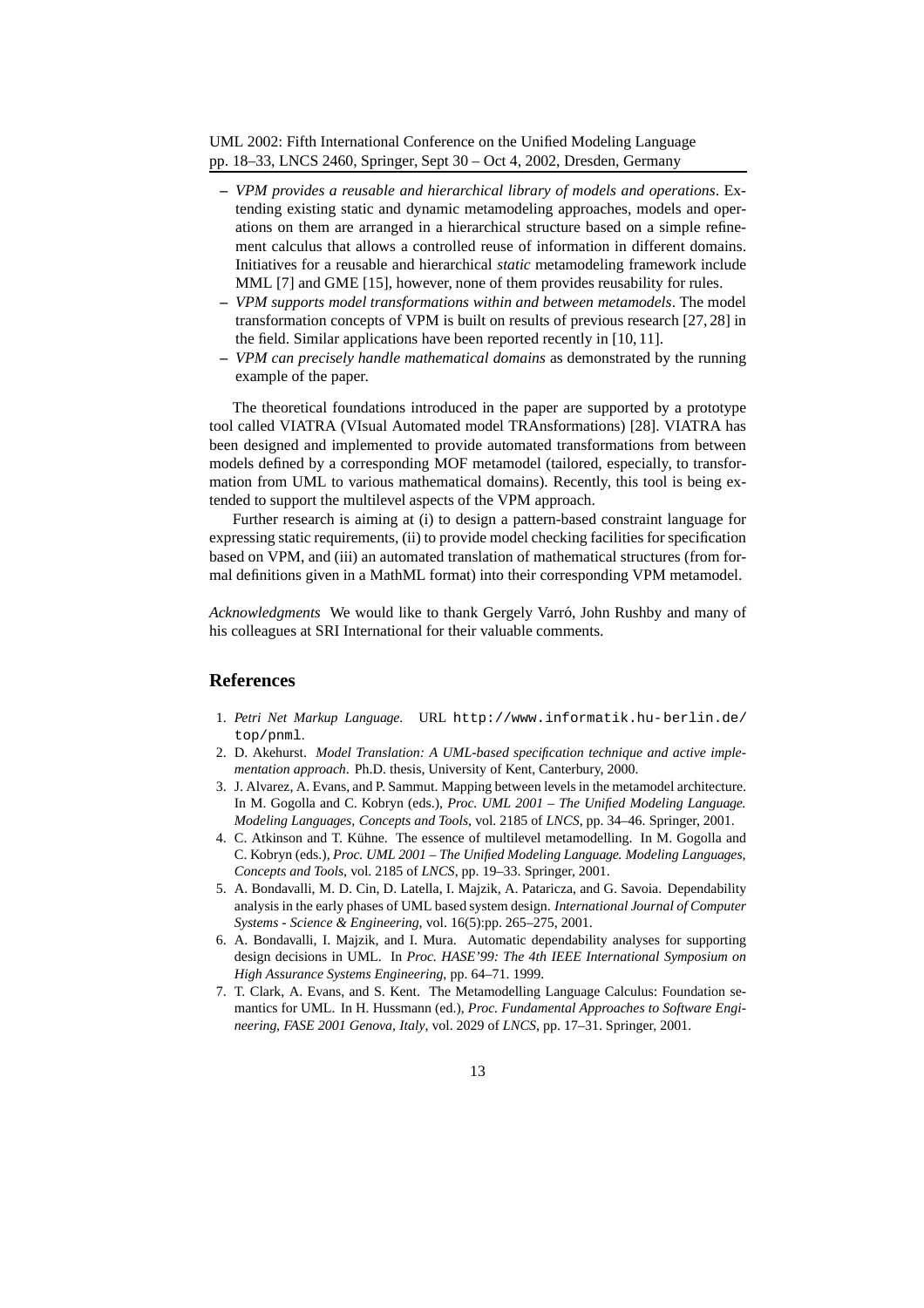- 8. H. Ehrig, G. Engels, H.-J. Kreowski, and G. Rozenberg (eds.). *Handbook on Graph Grammars and Computing by Graph Transformation*, vol. 2: Applications, Languages and Tools. World Scientific, 1999.
- 9. G. Engels, J. H. Hausmann, R. Heckel, and S. Sauer. Dynamic meta modeling: A graphical approach to the operational semantics of behavioral diagrams in UML. In A. Evans, S. Kent, and B. Selic (eds.), *UML 2000 - The Unified Modeling Language. Advancing the Standard*, vol. 1939 of *LNCS*, pp. 323–337. Springer, 2000.
- 10. G. Engels, R. Heckel, and J. M. Küster. Rule-based specification of behavioral consistency based on the UML meta-model. In M. Gogolla and C. Kobryn (eds.), *UML 2001: The Unified Modeling Language. Modeling Languages, Concepts and Tools*, vol. 2185 of *LNCS*, pp. 272–286. Springer, 2001.
- 11. R. Heckel, J. Küster, and G. Taentzer. Towards automatic translation of UML models into semantic domains. In *Proc. AGT 2002: Workshop on Applied Graph Transformation*, pp. 11–21. Grenoble, France, 2002.
- 12. G. Huszerl and I. Majzik. Quantitative analysis of dependability critical systems based on UML statechart models. In *HASE 2000, Fifth IEEE International Symposium on High Assurance Systems Engineering*, pp. 83–92. 2000.
- 13. C. Kobryn. UML 2001: A standardization Odyssey. *Communications of the ACM*, vol. 42(10), 1999.
- 14. D. Latella, I. Majzik, and M. Massink. Automatic verification of UML statechart diagrams using the SPIN model-checker. *Formal Aspects of Computing*, vol. 11(6):pp. 637–664, 1999.
- 15. A. Ledeczi., M. Maroti, A. Bakay, G. Karsai, J. Garrett, C. Thomason, G. Nordstrom, J. Sprinkle, and P. Volgyesi. The Generic Modeling Environment. In *Proc. Workshop on Intelligent Signal Processing*. 2001.
- 16. Object Management Group. *UML Profile for Schedulability, Performance and Time*. URL http://www.omg.org.
- 17. Object Management Group. *Meta Object Facility Version 1.3*, 1999. URL http://www. omg.org.
- 18. G. Övergaard. Formal specification of object-oriented meta-modelling. In T. Maibaum (ed.), *Proc. Fundamental Approaches to Software Engineering (FASE 2000), Berlin, Germany*, vol. 1783 of *LNCS*. Springer, 2000.
- 19. G. Rozenberg (ed.). *Handbook of Graph Grammars and Computing by Graph Transformations: Foundations*. World Scientific, 1997.
- 20. A. Schürr, S. E. Sim, R. Holt, and A. Winter. The GXL Graph eXchange Language. URL http://www.gupro.de/GXL/.
- 21. A. Schürr, A. J. Winter, and A. Zündorf. *In [8]*, chap. The PROGRES Approach: Language and Environment, pp. 487–550. World Scientific, 1999.
- 22. A. Singh and J. Billington. A formal service specification for IIOP based on ISO/IEC 14752. In B. Jacobs and A. Rensink (eds.), *Proc. Fifth International Conference on Formal Methods for Open Object-Based Distributed Systems (FMOODS 2002)*, pp. 111–126. Kluwer, Enschede, The Netherlands, 2002.
- 23. J. Sprinkle and G. Karsai. Defining a basis for metamodel driven model migration. In *Proceedings of 9th Annual IEEE Internation Conference and Workshop on the Engineering of Computer-Based Systems, Lund, Sweden*. 2002.
- 24. G. Taentzer. Towards common exchange formats for graphs and graph transformation systems. In J. Padberg (ed.), *UNIGRA 2001: Uniform Approaches to Graphical Process Specification Techniques*, vol. 44 (4) of *ENTCS*. 2001.
- 25. D. Varró. Automatic program generation for and by model transformation systems. In H.-J. Kreowski and P. Knirsch (eds.), *Proc. AGT 2002: Workshop on Applied Graph Transformation*, pp. 161–173. Grenoble, France, 2002.